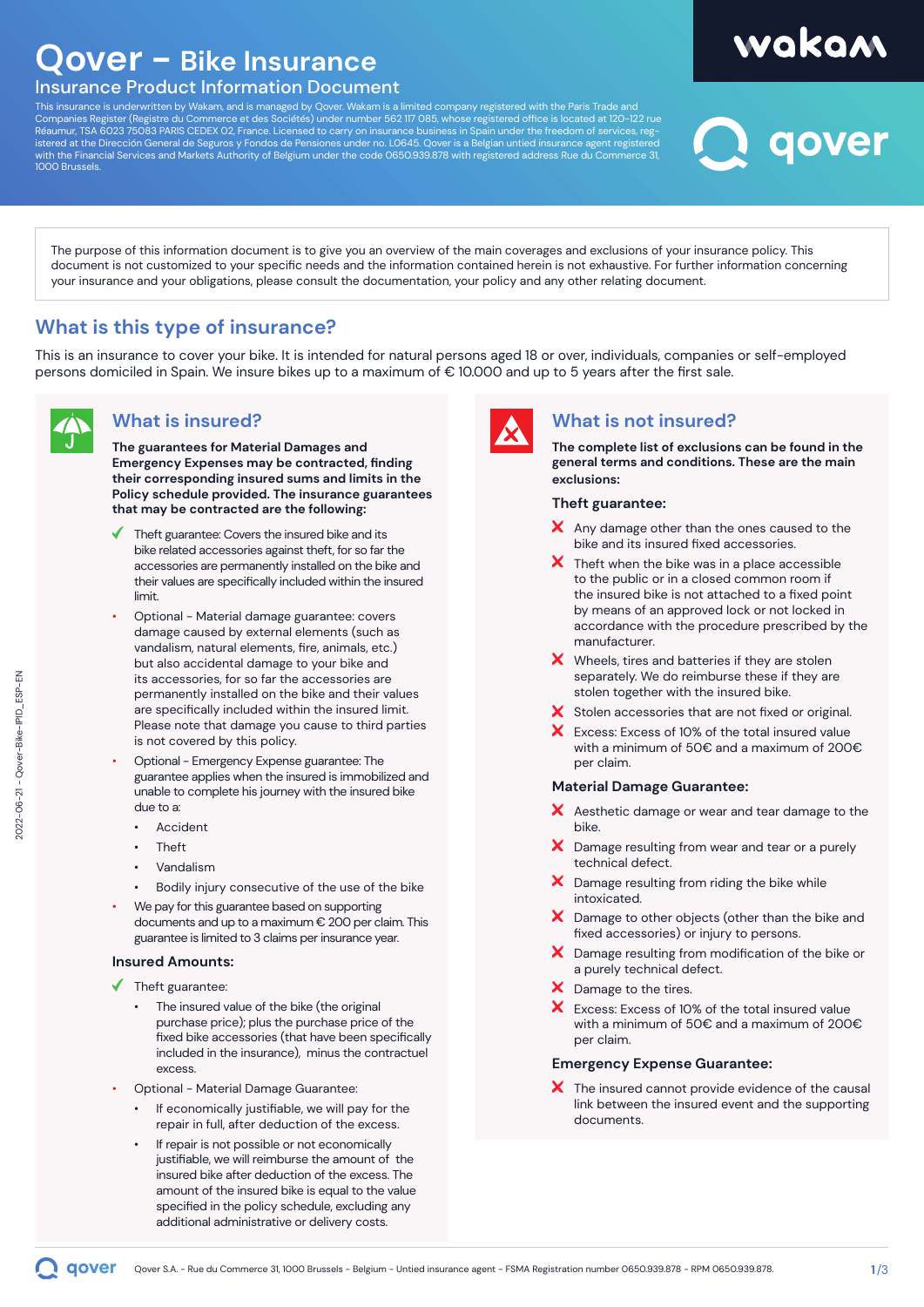

- X The insured cannot provide pictures of the damage bike or evidence of injury.
- $\bm{\times}$  Travel and bike rental expenses is not related to the immobilization of the bike.
- X The insured cannot provide proof of payment of the bike rental or travel costs.

### **Are there any restrictions on cover?**

### **Coverage restrictions are defined in the general terms and conditions. Here are a few examples:**

- Coverage for theft applies only if you take all prescribed measures to limit the risk of theft and you report the theft to the police within 24 hours.
- You are not insured if you carry out technical modifications to the bike contrary to the manufacturer's recommendations.
- The insurance is available to persons domiciled in Spain.



## **Where am I covered?**

 $\checkmark$  You are covered in the European Union, in the United Kingdom of Great Britain and North Ireland, the Principalities of Andorra and Monaco, the Vatican City, Iceland, Liechtenstein, Norway, San Marino and Switzerland.



# **What are my obligations?**

- You must use an agreed lock, either ABUS (security 10 or more), [AXA Hiplok, Kryptonite, Linka (with chain), Master Lock, texlock, Trelock] if it is a VdS approved lock of class A+ or B+, or FUB (category 2 wheels or higher) approved, or approved by Sold Secure Silver (or Gold) or approved ART category 2 (or higher), or Onguard and SRA Locks.
- You must provide us with the exact information and circumstances at the time of the conclusion of the insurance contract.
- You must inform us of any changes that occur during the term of the insurance contract that affect the items and statements mentioned in the policy.
- You must notify us of any claim to the insurance intermediary as soon as possible and no later than 8 days from the time it becomes known to the insurance intermediary. In the event of a claim, you must take all necessary measures to limit the extent of the damage.
- You must report the theft of the bicycle to the police or judicial authorities within 24 hours of becoming aware of the theft or attempted theft and damage. A copy of the report will be requested when you make a claim.
- If it is possible to repair your bike, you must go to an approved repair shop and provide us with an estimate of the damage before the repair is carried out.
- You must pay the premium(s) as and when they are due.



# **When and how do I pay?**

You must pay the insurance in accordance with what is indicated in the documents that are provided together with this document and that will be included in the contract, and according to the payment methods offered by the Insurer.

### **When does the cover start and end?**

The start date and duration of the insurance are indicated in the policy schedule. Coverage begins at the time specified in the policy and ends on the expiry date at 12:00 a.m.

We insure the bike for a maximum of five years after the first sale. If you have purchased the second-hand bike, we insure it for up to five years after the first owner's purchase.

We will terminate the contract two months before the end of the third insurance year. This means that you are not insured beyond the end date of the insurance and the offer included in this insurance is always tailored to your needs.